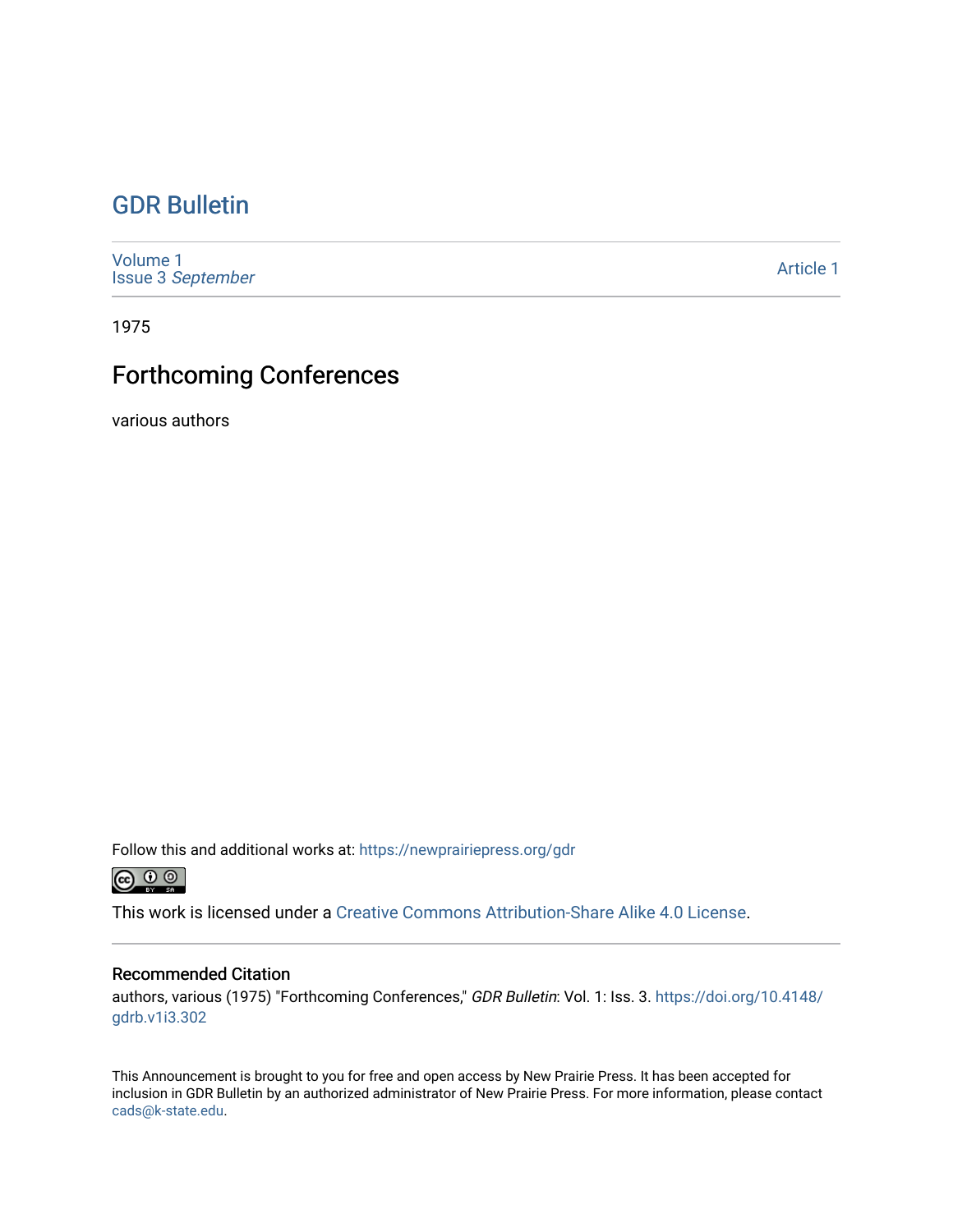

**BULLETIN** 

Vol. I No. 3 September, 1975

#### GDR BULLETIN

Published four times a year. Correspondence should be addressed to: Patricia Herminghouse, editor, Dept. of Germanic Languages and Literatures, Box 1104, Washington University, St. Louis, Mo.

or to Regional Contributing Editors : David Bathrick, University of Wisconsin-Madison

Helen Fehervary, Ohio State University Louis Helbig, Indiana University Frank Hirschbach, University of Minnesota Theodor Langenbruch, Georgia Inst. of Technology

Kay LaBahn, Washington University Edith Waldstein, Wahington University

## **FORTHCOMING CONFERENCES**

#### GDR SEMINAR AT SCMLA

"Literature of the GDR" is the topic of the German III section of the South Central Modern Language Association meeting, Dec. 11-13 in New Orleans. There will be no reading of papers at the section meeting, which takes place Friday, Dec. 12, 2:30 to  $4\,$  p. m. Papers to be discussed include :

1. "Zur Dialektik von historischem Optimismus und literarischer Selbstkritik: Der Beginn einer Entmythologisierung des Sozialismus?" Theodor Langenbruch (Georgia Institute of Technology).

2. 'Formtendenzen Brechts in der DDR-Lyrik" Hubert Heinen (University of Texas at Austin).

3. "Gunter de Bruyn's 'Preisverleihung': the GDR Citizen in the Seventies" Ted Frank (University of Texas at Arlington).

4. "Dramatists in the GDR: Their Positive Critique" Betty Nance Weber (University of Texas at Austin) .

Heiner Müller, the playwright whose Zement is the center of Professor Weber's analysis, will also attend the session. Fersons wishing to receive a copy of the papers for this session should send a check for  $$1.50$  to cover costs to Professor Margareta Deschner, Dept. of Foreign Languages and Literatures, Southern Methodist University, Dallas, Texas 75275

#### GDR SEMINARS AT MLA

**\*\*\*\*\*\*\*\*\*\*\*\*\*\*\*** 

Plans have been completed for the two GDR seminars scheduled for the 1975 MLA meeting in San Francisco:

Seminar 125: "The Contemporary Novel in GDR Literature " will meet on Dec. 27 from 12:30-3:45 p. m. in the Potrero Room of the Hyatt-on-Union-Square. Attendance will be limited to 30 persons. Copies of papers are available in advance from the discussion leader, Dr. Ilmars Birznieks, CPO Box 63, Berea College, Berea, Ky. 4o403 or from Professor Theodor Langenbruch, Dept. of Modern Languages, Georgia Institute of Technology, Atlanta, Ga. 30332. Papers will include the following presentations:

1. "Conflict Patterns in Recent GDR Novels," Margret Eifler, (Rice Univ.).

2. "Scherz, Satire, Ideologie und tiefere Bedeutung in Karl-Heinz Jakobs Roman Die Interviewer," Frank D. Hirschbach (Univ. of Min $nesota)$ .

3. 'Lebensläufe in aufsteigender Linie. Zur Heldenwahl und Konfliktgestaltung in Kants Impressum," Theodor Langenbruch (Georgia Institute of Technology).

1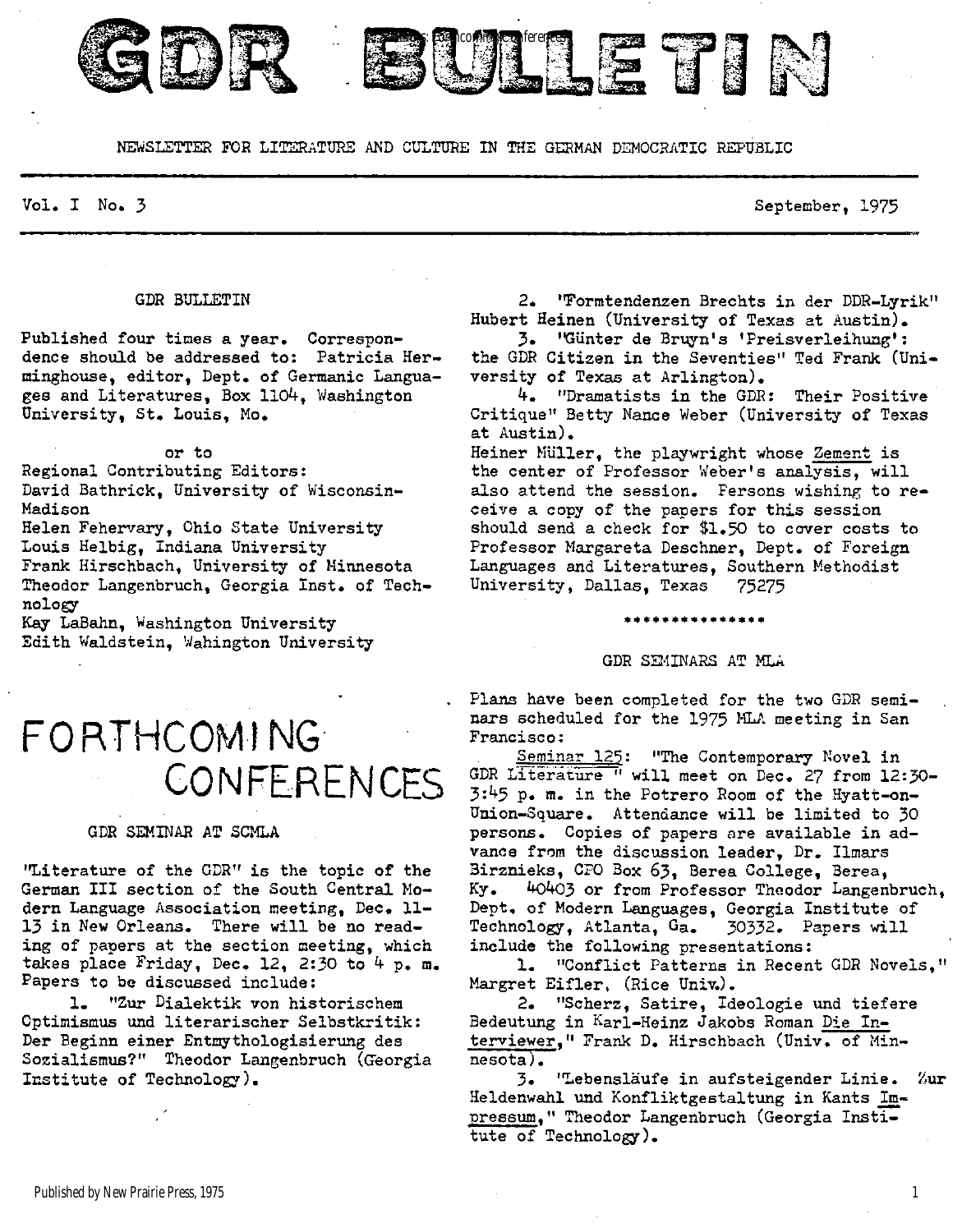4. "The Concept of the Artist in Kunert's Gast aus England," Robert W. Acker (Univ. Of Missouri-Columbia).

Seminar 169: "Drama in the GDR: The Plays of Heiner Müller" will meet on Dec, 27 from  $9$  to 10:15 p. m. in the Oxford Room of the St. Francis Hotel. No papers will be read. The seminar will take the form of a panel discussion of a short example of Müller's work, for which participants.are urged to prepare themselves by reading the three currently available volumes of the Rotbuch edition of Müller's work. Volume 4, Theaterpraxis, which will appear very soon contains, in addition to the play Weiberkomödie, short essays and comments by Muller on drama theory and theater. A good insight into Müller's work is contained in the 1973 panel discussion among Müller, Karl Mickel, Helmut Baierl, Volker Braun, und Rainer Kerndl published as "DDR-Dramatiker über Brecht" in Brecht 73. Brecht-Woche der DDR 9-15 Februar 1973. Dokumentation, hrsg. Werner Hecht (Berlin: Henschelverlag, 1973). The 1974 / 75 Sonderheft of Theater heute contains a significant section devoted to Müller, including a printing of Die Schlacht, from which the material for the panel discussion will be taken.

Panelists will include Helen Fehervary (Ohio State University) , Gunner Huettich (Southern California University) and Marc Silberman (Indiana University). It is planned that Heiner Müller will also participate in the discussion. Persons wishing to receive a copy of the selection chosen for discussion should send a stamped selfaddressed envelope to the discussion leader, Patricia Herminghouse, Department of Germanic Languages and Literatures, Box 1104, Washington University, St. Louis, Mo. 63130. Materials will be mailed in early December.

**\*\*\*\*\*\*\*\*\*\*\*\*\*\* \*** 

#### NEMLA CALL FOR PAPERS

Persons wishing to submit papers to the GDR section of the Northeast Modern Language  $\sim$  Association annual meeting at the University of Vermont, April  $8-10$ , 1976, are reminded of the October 31 deadline for doing so. Only NEMLA members are eligible to read

https://newprairiepress.org/gdr/vol1/iss3/1 DOI: 10.4148/gdrb.v1i3.302

papers at the annual meeting and papers should be limited to  $7$  or  $8$  pages. Authors are to retain a copy of the submitted paper and should include an abstract of 100 words or less. Send contributions to Professor Irmgard C. Taylor, Department of Foreign Languages, SUNY College at Cortland, Cortland, N. Y. 13045

Another section of the NEMLA meeting will deal with "The German Literary Tradition: East and West". Papers treating any aspect of German literature within the context of bourgeois or socialist humanism may be submitted to Professor Katherine M. Littell, RD 2, Box 71, Lewisburg, Pa. 17837.

#### **\*\*\*\*\*\*\*\*\*\*\*\*\*\*\***

#### WORLD FELLOWSHIP SEMINAR

A GDR literature seminar was held in the World Fellowship Center, Conway, New Hampshire, from June 20-27. The discussions centered around the work of Stefan Heym, Hermann Kant, Ulrich Plenzdorf, and Christa Wolf. Introductory papers were given by the host and seminar director, Rev. Christoph Schmauch, and by Professors Nancy Lauckner, Theodor Langenbruch, and Duncan Smith. Students and non-academic participants joined in the discussions, which tried to assess the relevance and significance of literary themes and structures within the framework of the GDR's socio-cultural conditions.

It is planned to hold a GDR-seminar each year during the last week of June at this convention center, which offers excellent facilities, among them good food and lodging, family accomodations including child-care, recreational facilities in the surrounding White Mountains with their unspoiled lakes, and a low all-inclusive rate of  $$85$  for this year's seminar--all of which promises to add to the attraction of future seminars. The themes of those seminars may go beyond literary topics to include other aspects of GDR culture. Suggestions and inquiries should be directed to: Rev. Christoph Schmauch, Box 156, Kerhonkson, N. Y. 12446 (Tel. 914-626-7974).

#### $(T. L_{\bullet})$

\*\*\*\*\*\*\*\*\*\*\*\*\*

2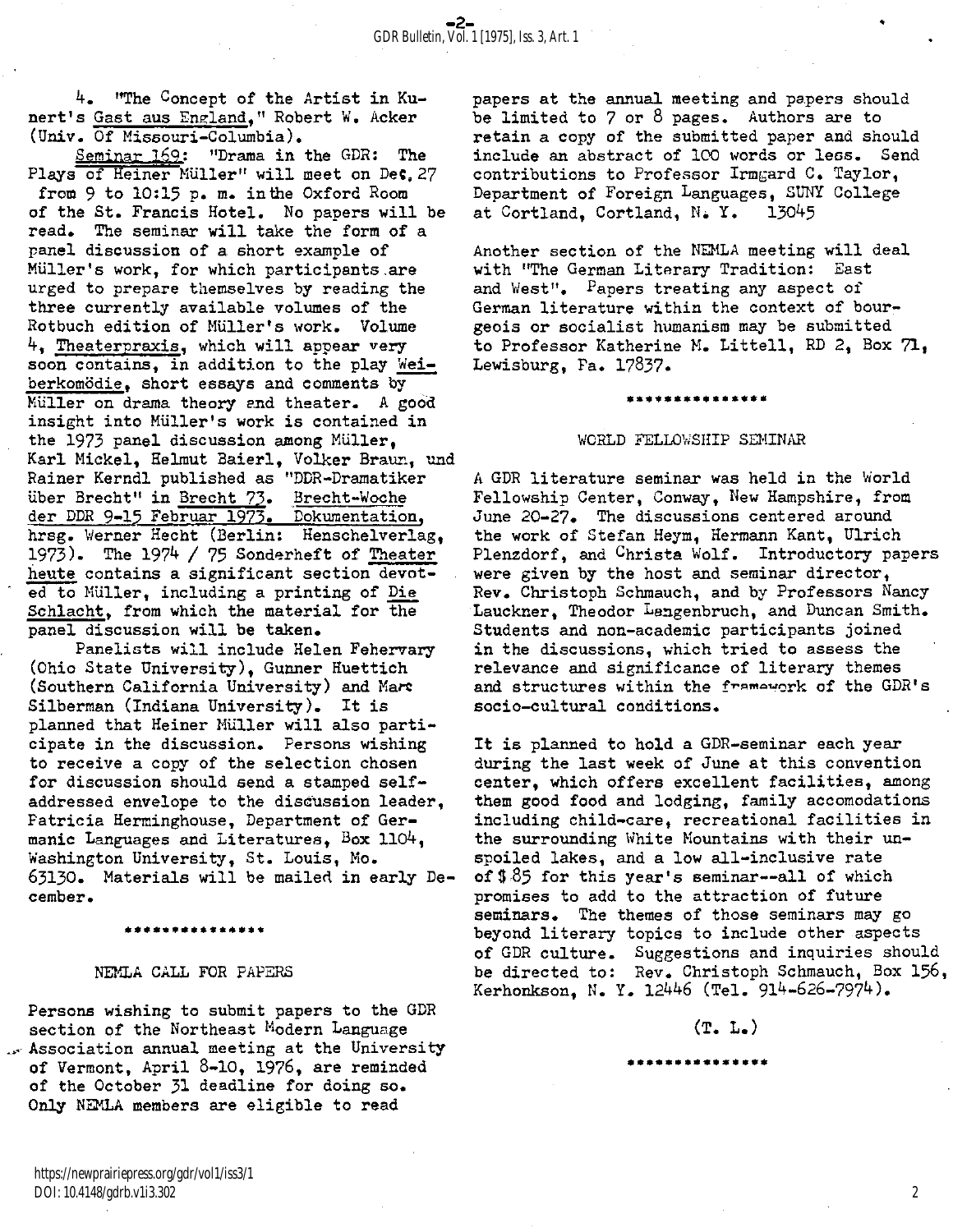#### DDR- FORSCHUNG-TAGUNG

From May 20-23 the BRD journal Deutschland Archiv sponsered its eigth annual "DDR-Forschung-Tagung," at the Akademie für Politische Bildung in Tutzing on the Starnberger See. The subject of this year's conference was "Sozialstruktur und Sozialplanung in der DDR." Papers and discussions were devoted to such subjects as "Wechselwirkung von ökonomischer und sozialer Planung in der Landwirtschaft der DDR," "Frauenförderung und Frauenpolitik in der DDR," "Einkommensverteilung als Instrument der Sozilpolitik in der DDR," and other similar topics of both informational and methodological value for those doing work in the field. Of particular significance and perhaps as a sign of the changing times was the fact that this year's program included for the first time papers dealing with cultural policy. Liliane Crips of Besancon, France gave an excellent detailed and historical treatment of social conflicts in the novel of the GDR, attempting to answer the question: "Inwiefern gelingt es der Literatur als der künstlerischenForm, die die Vermittlung zwischen sozialem Rahmen und Bewusstsein der Individuuen behandelt, iiber die Staatliche Funktionszuweisung hinaus Probleme einzufangen und bewusst zu machen, die etwa aus der Phasenverschiebung von sozialem Wandlungsprozess und gesellschaftlichindividuellem Bewusstsein resultieren oder die aus fehlerhaften sozialen und politischen Massnahmen der Zentralgewalt im individuellen Bereich nachzuweisen sind? "

Less historical and for that reason less successful was Manfred Jäger's discussion of "Kulturpolitik in der DDR nach dem VIII. Parteitag der SED." According to Jäger, the important recent developments include a) "eine Stabilisierung der führenden Rolle der Partei durch Erweiterung des <sup>R</sup>ahmens für die Eigengesetzlichkeit der Kunstentwicklung;" b) "eine Abgrenzung zum Westen und Kooperation der RWG Staaten im Kulturbereich;" c) "ein neues Partnerverhältnis zwischen Arbeiterklasse und Intelligenzschicht-eine Bündnispolitik mit Interessenausgleich." Jäger's failure to link these developments to larger questions of social and economic planning within the society as a whole opened up a number of questions which only began to be answered in the discussion session which followed.

Bernhard Greiner's paper "Möglichkeiten soziologischer Interpretation der DDR Literatur. dargestellt an Heiner Müllers Geschichten aus der Produktion" began with a critique of prevailing methodological approaches to GDR  $li$ terature for having limited themselves to exclusively to questions of content and references extraneous to the text. In ignoring aesthetic and formal problems of literary communication, says Greiner, such a sociology of literature unwittingly relegates it to the realm of "Trivialliteratur. " Greiner's own attempt to construct a "sociological interpretation" of GDR literature focused on Heiner Müller's plays Per Lohndrucker and Per Bau as examples of how an author does not merely reflect reality, but in the act of writing partakes in the building of society as "Mitauthor der Wirklichkeit." While certainly not an original approach to Müller, Greiner's discussion of these two plays does offer good examples of a sociological treatment of literary form. All of these essays will be printed in Deutschland Archiv.

What will not be reflected in the publications is the growing and heated methodological differences between a younger group of Marxist scholars (dubbed the "Scholastiker") and the older established experts (the "Empiriker") of a more "pluralist" persuasion. For the former, an independent and critical Marxist method offers the only viable means to grasp historically the contradictions and problems of a Socialist society. The "Empiricists" counter this by emphasizing that a Marxist approach merely deals with the GDR within the framework of its own self-understanding and hence is unable to be truly critical. The intensity and obviously generational character of this struggle suggested that it is a debate fundamental to the future of DDR-Forschung in the BRD for some years to come.

The ninth annual DDR-Forschung-Tagung will take place in Tutzing next spring.

#### (D. B.)

#### \*\*\*\*\*\*\*\*\*\*\*\*\*\*\*

#### GDR COLLOQUIUM IN NEW ZEALAND

Too late to include in the last issue, but per-

3